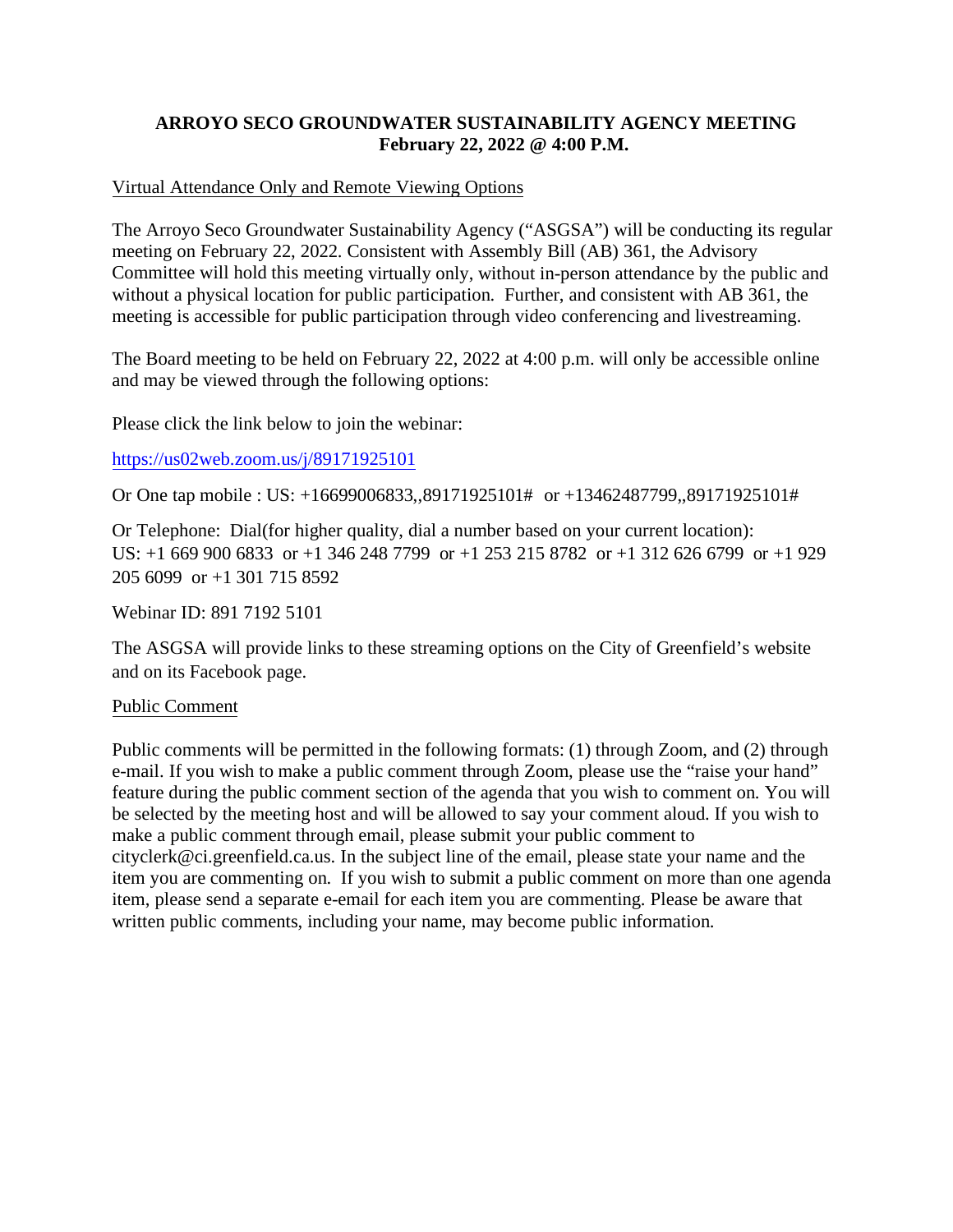

# **City of Greenfield Arroyo Seco**

# **Groundwater Sustainability Agency**

**599 El Camino Real Greenfield, CA 93927**

# **Meeting Agenda February 22, 2022 4:00 P.M.**

**The Arroyo Seco Groundwater Sustainability Agency will be conducting its regular meeting on February 22, 2022. Given the current Shelter-in-Place Order covering Monterey County and the Social Distance Guidelines issued by Federal, State, and Local Authorities, the Agency is implementing changes for attendance and public comment. The Groundwater Sustainability Agency meeting to be held on February 22, 2022 at 4:00 p.m. will only be accessible online. Please review the Agency's Attendance and Public Comments Changes Due to COVID-19 for further information.** 

# **PLEASE TURN OFF CELL PHONES AND PAGERS**

- **A. CALL TO ORDER**
- **B. ROLL CALL**
- **C. PLEDGE OF ALLEGIANCE**

# **D. PUBLIC COMMENTS FROM THE AUDIENCE REGARDING ITEMS NOT ON THE AGENDA**

This portion of the Agenda allows an individual the opportunity to address the Agency on any items not on closed session, consent calendar, public hearings, and Agency business. Under state regulation, **no action can be taken on non-agenda items, including** issues raised under this agenda item. Members of the public should be aware of this when addressing the Agency regarding items not specifically referenced on the Agenda. **PLEASE NOTE:** Given the current Shelter-in-Place Order covering Monterey County and the Social Distance Guidelines issued by Federal, State, and Local Authorities, the Agency is implementing changes for attendance and public comment. Please review the Agency's Attendance and Public Comments Changes Due to COVID-19 for additional information. Please be further aware that all public comments must be submitted via email to the following email address: [cityclerk@ci.greenfield.ca.us.](mailto:cityclerk@ci.greenfield.ca.us)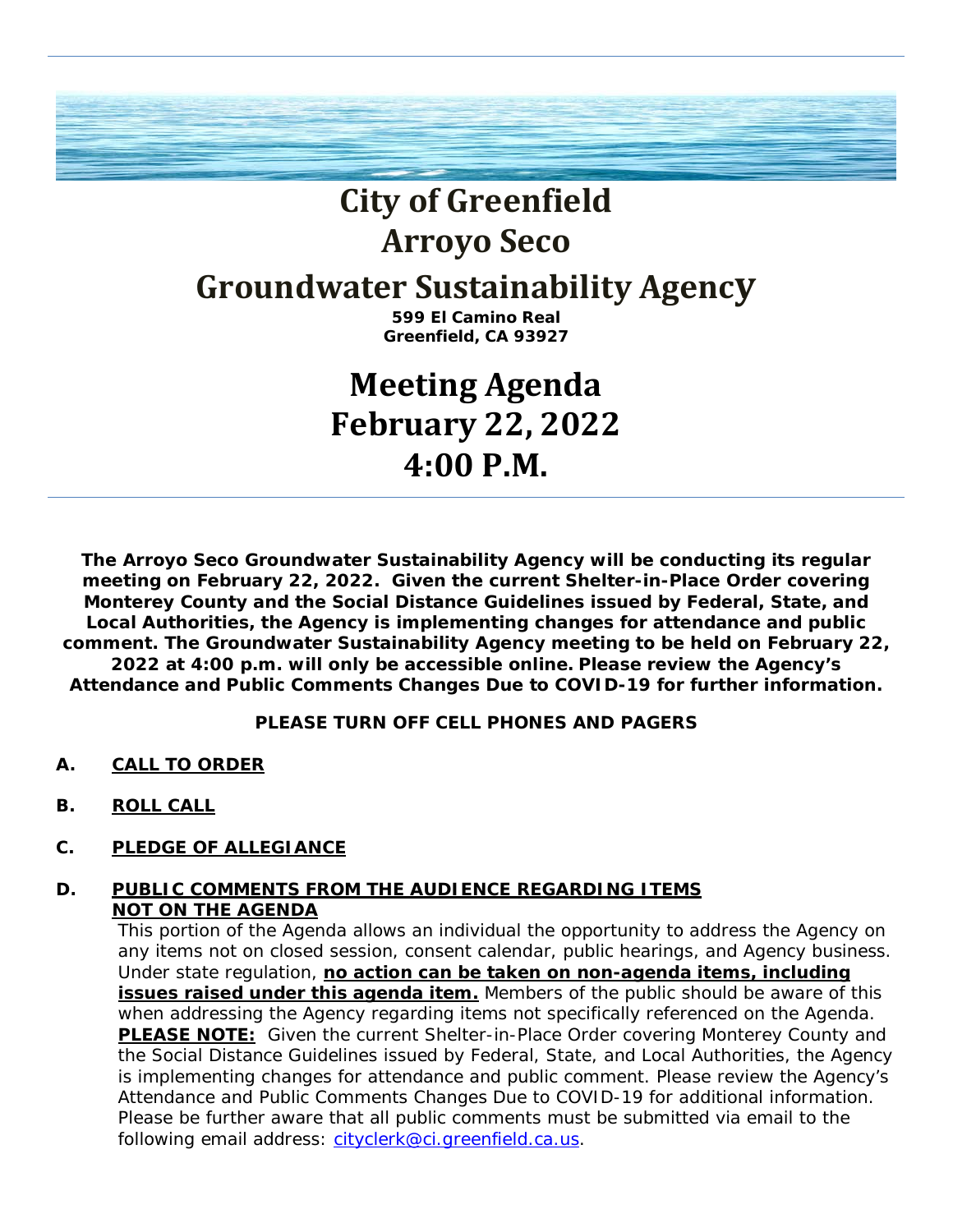# **Meeting Agenda February 22, 2022**

# **E. CONSENT CALENDAR**

All matters listed under the Consent Calendar are considered routine and may be approved by one action of the Agency, unless a request for removal for discussion or explanation is received prior to the time Agency votes on the motion to adopt.

- **E-1. APPROVAL** of the Minutes of the January 25, 2022 Meeting of the Arroyo Seco Groundwater Sustainability Agency
- **E-2. ADOPTION** of Resolution GSA #2022-02, A Resolution of the Arroyo Seco Groundwater Sustainability Agency Authorizing the Continued Use of Remote Teleconferencing Provision (AB 361)

## **F. AGENCY BUSINESS**

- **F-1. RECEIVE** Arroyo Seco Groundwater Sustainability Agency General Manager's Status Report
	- **a.** Oral Report
	- **b.** Public Comments
	- **c.** Agency Board Comments / Review / Action

# **G. ADJOURNMENT**

In compliance with the American With Disabilities Act, if you need special assistance to participate in this meeting, please contact the City Clerk at (831) 674-5591. Notification 48 hours prior to the meeting will enable the City to make reasonable arrangements to ensure accessibility to the meeting (CFR 35.102-35.104 ADA Title II). .................. This agenda is duly posted outside City Hall and on the City of Greenfield web site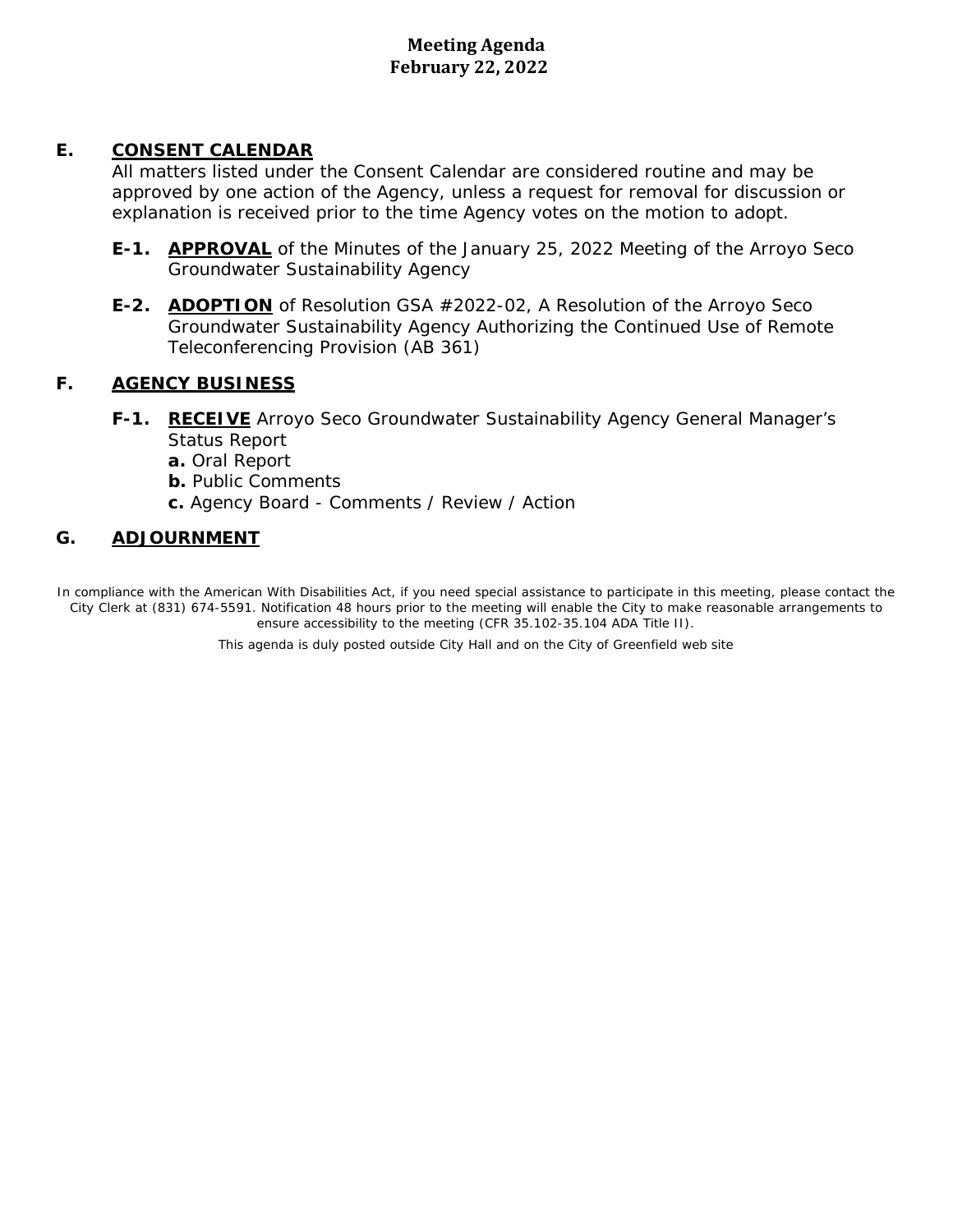#### **CITY OF GREENFIELD ARROYO SECO GROUNDWATER SUSTAINABILITY AGENCY MINUTES**

## **AGENCY MEETING OF JANUARY 25, 2022**

#### **This meeting was conducted via Zoom.**

#### **ROLL CALL**

Present: Vice Chair Griva, Board Member Rodriguez and Martinez

Absent: Chair Thorp and Board Member Wood

Staff: Interagency Attorney Cochran, General Manager Weeks, City Clerk Rathbun

# **APPROVAL OF CONSENT AGENDA**

**A MOTION** by Board Member Martinez, seconded by Board Member Rodriguez to approve the Minutes of the December 28, 2021 Meeting of the Arroyo Seco Groundwater Sustainability Agency and **Resolution GSA #2022-01, "A Resolution of the Arroyo Seco Groundwater Sustainability Agency Authorizing the Continued Use of the Remote Teleconferencing Provision (AB 361)"**. ROLL CALL VOTE: AYES: Board Member Martinez, Board Member Rodriguez and Vice Chair Griva. ABSENT: Chair Thorp and Board Member Wood. Motion carried.

#### **AGENCY BUSINESS**

#### **CONSIDERATION OF APPROVAL OF AMENDING EXISTING AGREEMENT WITH TODD GROUNDWATER FOR TECHNICAL SUPPORT SERVICES IMPLEMENTING THE FOREBAY SUBBASIN GROUNDWATER SUSTAINABILITY PLAN**

Staff report was given by General Manage Weeks.

**A MOTION** by Board Member Martinez, seconded by Vice Chair Griva to approve the Amending Existing Agreement with TODD Groundwater for Technical Support Services Implementing the Forebay Subbasin Groundwater Sustainability Plan. ROLL CALL VOTE: AYES: Board Member Martinez, Board Member Rodriguez and Vice Chair Griva. ABSENT: Chair Thorp and Board Member Wood. Motion carried.

# **RECEIVE ARROYO SECO GROUNDWATER SUSTAINABILITY AGENCY GENERAL MANAGER'S**

General Manager Weeks stated that he had been working with General Manager Meyers to submit the resolution for the adoption of the forebay plan. He stated that DWR set up the grant with the ASGSA as a subgrantee and all of the documents had been completed for submittal of grant funding. He also stated that he was trying to set up the first meeting for the coordination agreement and asked if the week of February 14<sup>th</sup> worked. Vice Chair Griva stated any day that week would work for him. General Manager Weeks stated that they would probably be meeting on a quarterly basis. He gave a brief description of what items would be discussed during the meetings.

#### **ADJOURNMENT**

Meeting adjourned at 4:20 p.m.

\_\_\_\_\_\_\_\_\_\_\_\_\_\_\_\_\_\_\_\_\_\_\_\_\_\_ Chair of the Board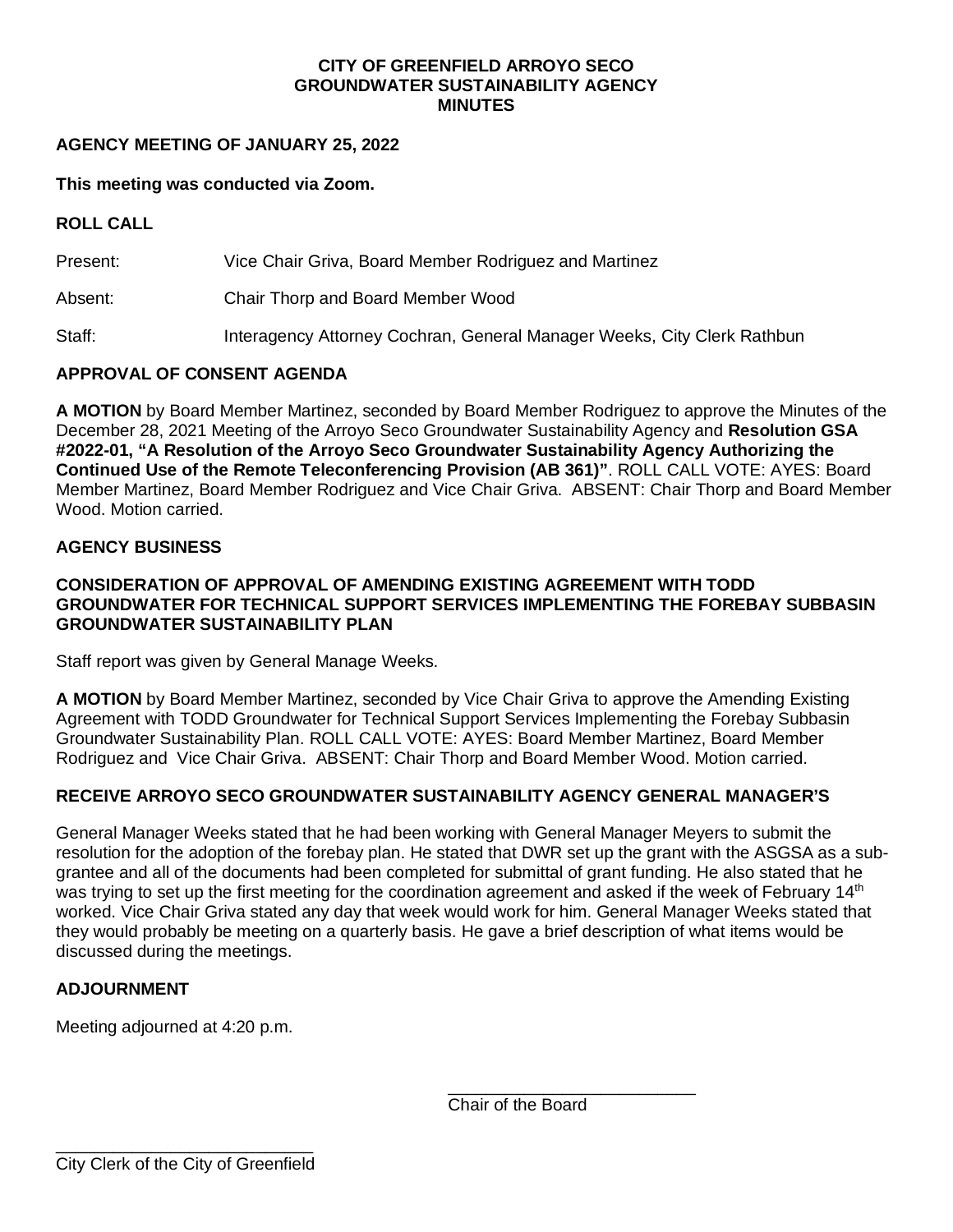## **RESOLUTION GSA NO. 2022-02 A RESOLUTION OF THE ARROYO SECO GROUNDWATER SUSTAINABILITY AGENCY AUTHORIZING THE CONTINUED USE OF REMOTE TELECONFERENCING PROVISIONS (AB 361)**

**WHEREAS**, the Governing Board of the Arroyo Seco Groundwater Sustainability Agency ("Governing Board") is committed to open and transparent government, and full compliance with the Ralph M. Brown Act ("Brown Act"); and

**WHEREAS**, the Brown Act generally requires that a public agency take certain actions in order to use teleconferencing to attend a public meeting virtually; and

**WHEREAS,** the Governing Board recognizes that a local emergency persists due to the worldwide COVID-19 pandemic; and

**WHEREAS**, the California Legislature has recognized the ongoing state of emergency due to the COVID-19 pandemic and has responded by creating an additional means for public meetings to be held via teleconference (inclusive of internet-based virtual meetings); and

**WHEREAS**, on September 16, 2021, the California legislature passed Assembly Bill ("AB") 361, which amends Government Code, section 54953 and permits a local agency to use teleconferencing to conduct its meetings in any of the following circumstances: (A) the legislative body holds a meeting during a proclaimed state of emergency, and state or local officials have imposed or recommended measures to promote social distancing; (B) the legislative body holds a meeting during a proclaimed state of emergency for the purpose of determining, by majority vote, whether as a result of the emergency, meeting in person would present imminent risks to the health or safety of attendees; or (C) the legislative body holds a meeting during a proclaimed state of emergency and has determined, by majority vote, pursuant to subparagraph (B), that, as a result of the emergency, meeting in person would present imminent risks to the health or safety of attendees; and

**WHEREAS**, in order for the Governing Board to use teleconferencing as allowed by AB 361 after October 1, 2021, it must first adopt findings in a resolution, allowing the Governing Board to conduct teleconferenced meetings for a period of thirty (30) days; and

**WHEREAS**, Governor Gavin Newsom declared a state of emergency for the State of California due to the COVID-19 pandemic in his order entitled "Proclamation of a State of Emergency," signed March 4, 2020; and

**WHEREAS**, the Governing Board previously adopted Resolution Number 2021-01 on October 26, 2021, finding that the requisite conditions exist to conduct remote teleconference meetings in accordance with Government Code section 54953(e); and

**WHEREAS**, the Governing Board is conducting its meetings through the use of telephonic and internet-based services so that members of the public may observe and participate in meetings and offer public comment; and

{SR649035} **WHEREAS**, as a condition of the continued use of the provisions found in Government Code section 54953(e), the Governing Board must reconsider the circumstances of the state of